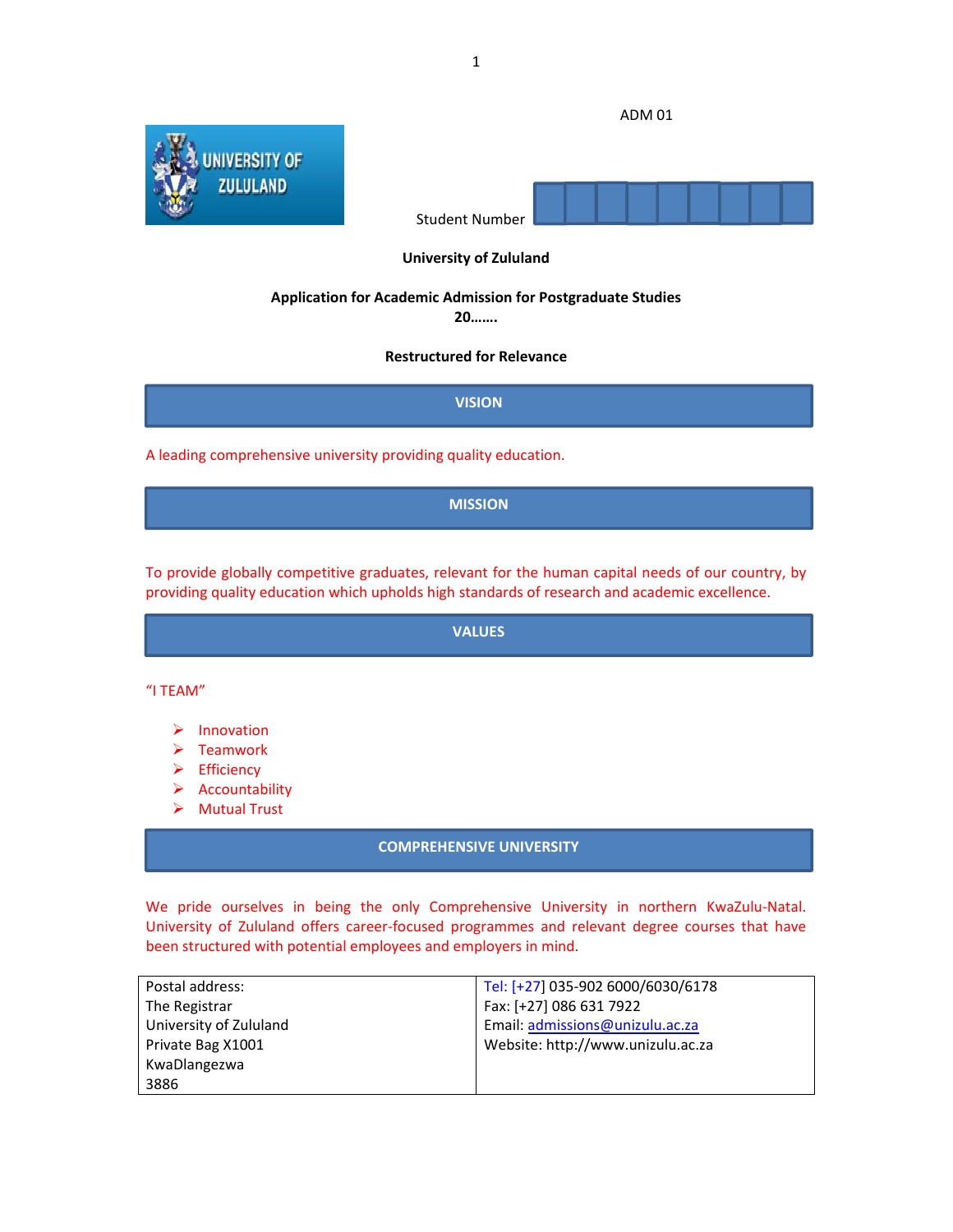### **APPLICATION FOR ACADEMIC ADMISSION**

#### **Application fees and closing dates for academic admission:**

| i. Closing Dates: Coursework |                                   | - End of January                               |                  |
|------------------------------|-----------------------------------|------------------------------------------------|------------------|
|                              | Dissertation and PhD - End of May |                                                |                  |
| ii. Application Fees:        |                                   | Local Students application fee -               | R <sub>150</sub> |
|                              |                                   | International student's application fee - R250 |                  |

iii. All Master's and Doctoral applicants are advised to approach the relevant Academic Department/Faculty well on time, observing the processes indicated on sections 4; 6 and 7.5 below if they wish to register in the next academic cycle or commence their studies in the following year.

The administration fee must be made out to the University of Zululand and must be deposited as follows:

| <b>ACCOUNT HOLDER:</b>                              | UNIVERSITY OF ZULULAND |  |  |
|-----------------------------------------------------|------------------------|--|--|
| BANK:                                               | ABSA - EMPANGENI       |  |  |
| <b>ACCOUNT NUMBER:</b>                              | 1880 000 03 5          |  |  |
| <b>BRANCH CODE:</b>                                 | 632 00 5               |  |  |
| REFERENCE NUMBER: 6301 321 03                       |                        |  |  |
| Enclose the deposit slip with the application form. |                        |  |  |

**IMPORTANT INFORMATION**

#### **GENERAL:**

It is in your interest to submit the application forms as soon as possible and not to wait until the closing date for applications.

### **Before completing the application form and paying the application fee, please take note of the minimum admission requirements for the qualification that you are applying for.**

Submission of a completed application form does not mean that you have been accepted as a student, or that you may register. All applicants will be notified in writing of the outcome of their application. All prospective students are selected in accordance with the admissions policy of the University.

#### **APPLICATION PROCESS**

### **1. If you were registered for the same qualification at the University of Zululand for the previous academic year or part thereof, you need not complete this form again.**

The processing of your application will be delayed if you fail to complete this form in full, or if you fail to attach all the required documents, or if you fail to enclose the deposit slip for the administration fee, or if your application reaches the University after the relevant closing date. The reference number allocated to you must be quoted in all future correspondence.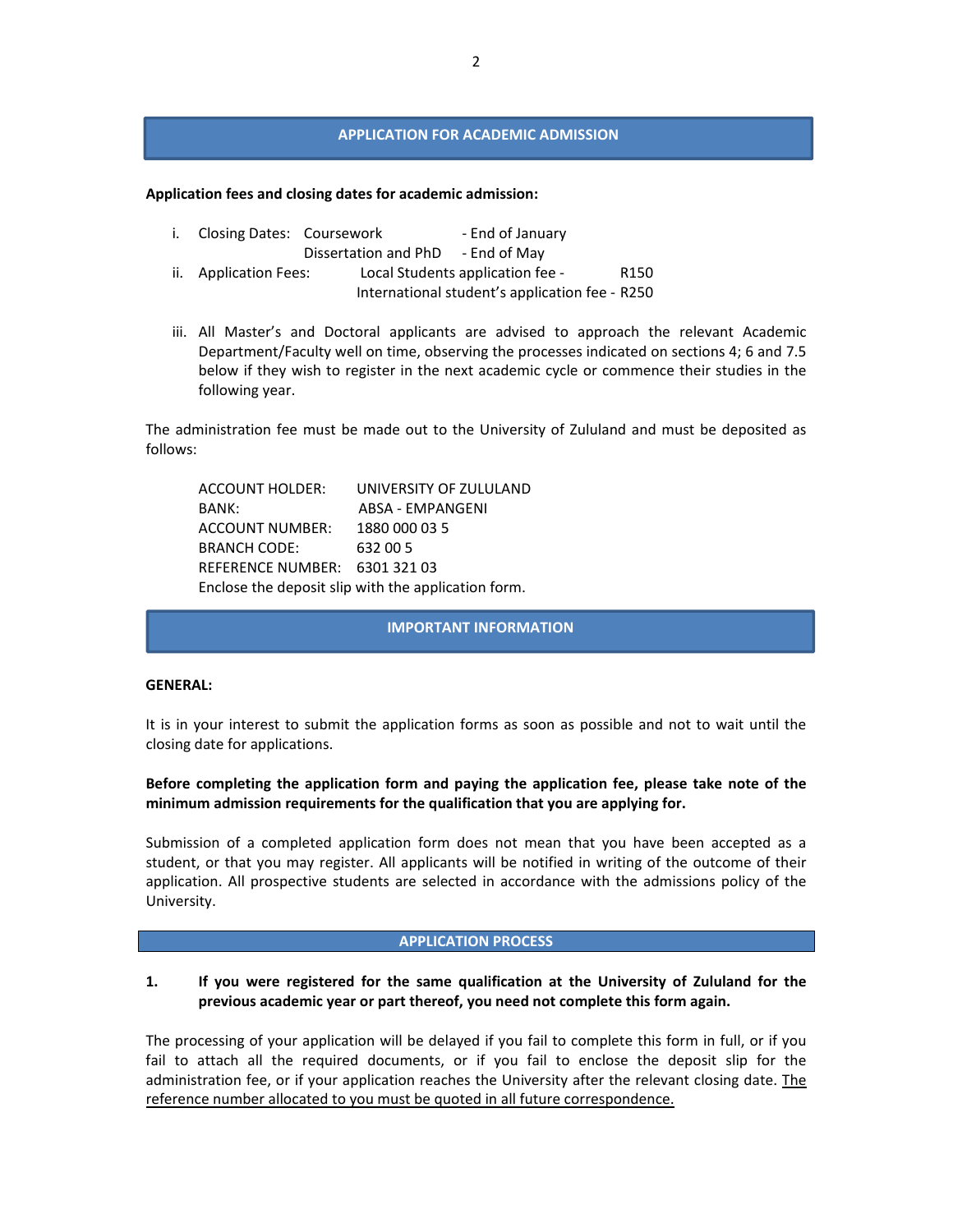# **2. Certified copies of the following documents must accompany each application:**

- $\triangleright$  Identity Document
- $\triangleright$  diploma or degree certificate
- $\triangleright$  An academic record with conduct in respect of studies at another tertiary institution
- $\triangleright$  A Statement of Intent (see 7.1.5 below)
- $\triangleright$  A recent photograph of yourself
- $\triangleright$  Proof of payment of the non-refundable application fee (see relevant fee above);
- $\triangleright$  Curriculum vitae

Foreign students must in addition provide:

- $\triangleright$  Valid passport and study permit
- $\triangleright$  SAQA verification certificate
- $\triangleright$  Proof of financial means (bank statements, bursaries, cash available/traveller's cheque to cover envisaged living expenses during the sojourn in the Republic and to pay tuition fees)

**It is strongly advised that foreign students approach the South African Embassy in their home countries for more information or requirements before they come to the Republic of South Africa to study. Alternatively, applicants may visit the Department of Home Affairs at www.dha.gov.za**

### **3. Please ensure that:**

- $\triangleright$  The degree /programme you are applying for and where possible the qualification code e.g. PhD (Information Technology) is clearly indicated on the application form
- $\triangleright$  You have signed the application forms
- $\triangleright$  You have provided an e-mail address or fax number, where possible

### **4. Applicants for postgraduate studies must**

- $\triangleright$  First contact the relevant academic department and complete the departmental form PGRD2 together with the ADM01 form [application for academic admission] **(No application for postgraduate studies will be considered without the PGRD2 and ADM01 Forms)**
- $\triangleright$  Apply in writing if they wish to be considered for fee exemption (Form SAF01 is obtainable from the Admissions Office)
- $\triangleright$  If they have degrees from universities other than UNIZULU, apply in writing on the prescribed form SAF04 for recognition that their degrees have equivalent status [see page 12]
- Make arrangements for adequate medical insurance **(note: for foreign student only)**

Foreign students are advised to return to their home country on completion of their studies.

**5. Submission of a completed application form does not imply that you have been accepted as a student, or that you may register. All applicants will be notified, in writing of the outcome of their application**

### **6. Honours and Coursework Master's Degrees**

- 6.1 Prospective Honours and Coursework Master's students apply for admission to the academic department hosting the qualification.
- 6.2 The Head of Department which hosts the degree (HOD) will assess the academic suitability of the prospective candidate and either admit the applicant or reject the application.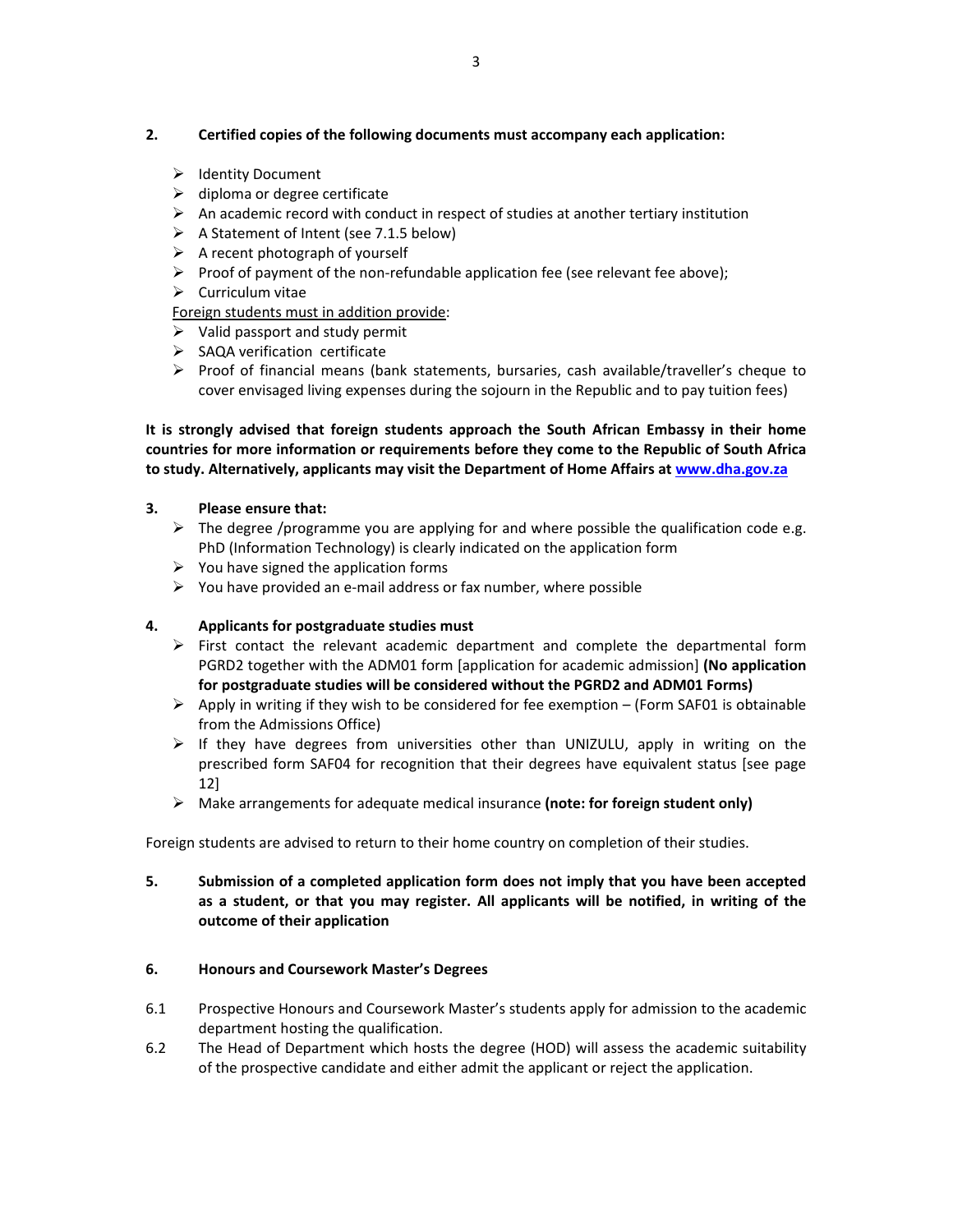# **7. Research Master's and Doctoral Degrees**

- 7.1 While admission into any postgraduate programme is determined by the relevant rules and policies, admission into postgraduate study at the research Master's and Doctoral level is significantly influenced by the processes of pre-definition and work prior to formal application.
- 7.2 All candidates must first discuss their intended topic informally with the HOD and prospective supervisor.
- 7.3 If the HOD holds a preliminary view that the candidate meets the minimum academic requirements for admission and has the necessary academic maturity to enrol for the degree, that the proposed topic is suitable and that supervision capacity and other resources exist in the Department, the HOD will request the candidate to submit a statement of intent.
- 7.4 A statement of intent is not a research proposal but rather a preliminary document that assists the HOD in determining whether a candidate and the proposed research topic are suitable and whether the candidate can proceed to the proposal writing stage. It provides a brief background and contextualisation of the intended study as well as some evidence that the candidate has knowledge of research methodology at the appropriate level.
- 7.5 A statement of intent shall contain:
	- 7.5.1 A preliminary title
	- 7.5.2 The field of study
	- 7.5.3 The purpose of and rationale for the study
	- 7.5.4 An indication of the preliminary work that has been done to determine the suitability of the proposed topic for further in‐depth research
	- 7.5.5 Broad time frames for the research
	- 7.5.6 Reasons why the candidate is suitable for conducting the type of research proposed
	- 7.5.7 Any other information that the candidate considers relevant in determining whether the intended research should proceed.
- 7.6 On receipt of the candidate's statement of intent, the HOD shall refer the statement to a prospective supervisor(s) with a view to determining whether:
	- 7.6.1 Suitable supervision capacity exists in terms of expertise and experience
	- 7.6.2 The field of study
	- 7.6.3 Potential supervisors are willing and able to accommodate the supervision within their current workloads and in compliance with institutional policy
	- 7.6.4 The nature and extent of the proposed research render the topic suitable for research towards the proposed postgraduate degree
	- 7.6.5 The candidate has the necessary motivation and academic background and/or experience in the field of study to undertake the proposed research
- 7.7 To assist in the decision, an HOD may, where appropriate, request a candidate to present the letter of intent to a departmental meeting or seminar.
- 7.8 The HOD shall approve the statement of intent only if the criteria mentioned in Clause 7.1.5 above have been met. In appropriate circumstances, where the failure to meet the criteria is not material, the HOD may request that the statement of intent be reworked and resubmitted.

### **8. Recognition and exemption of subjects**

If you have already obtained credit(s) for a course and/or subject passed at another higher education institution, you could possibly qualify for recognition of those subjects. You are kindly requested to apply in writing for credits and exemptions for studies passed elsewhere on the prescribed form SAF01 and in accordance with the rules of the University of Zululand. Your academic transcript must also be attached to the form SAF01.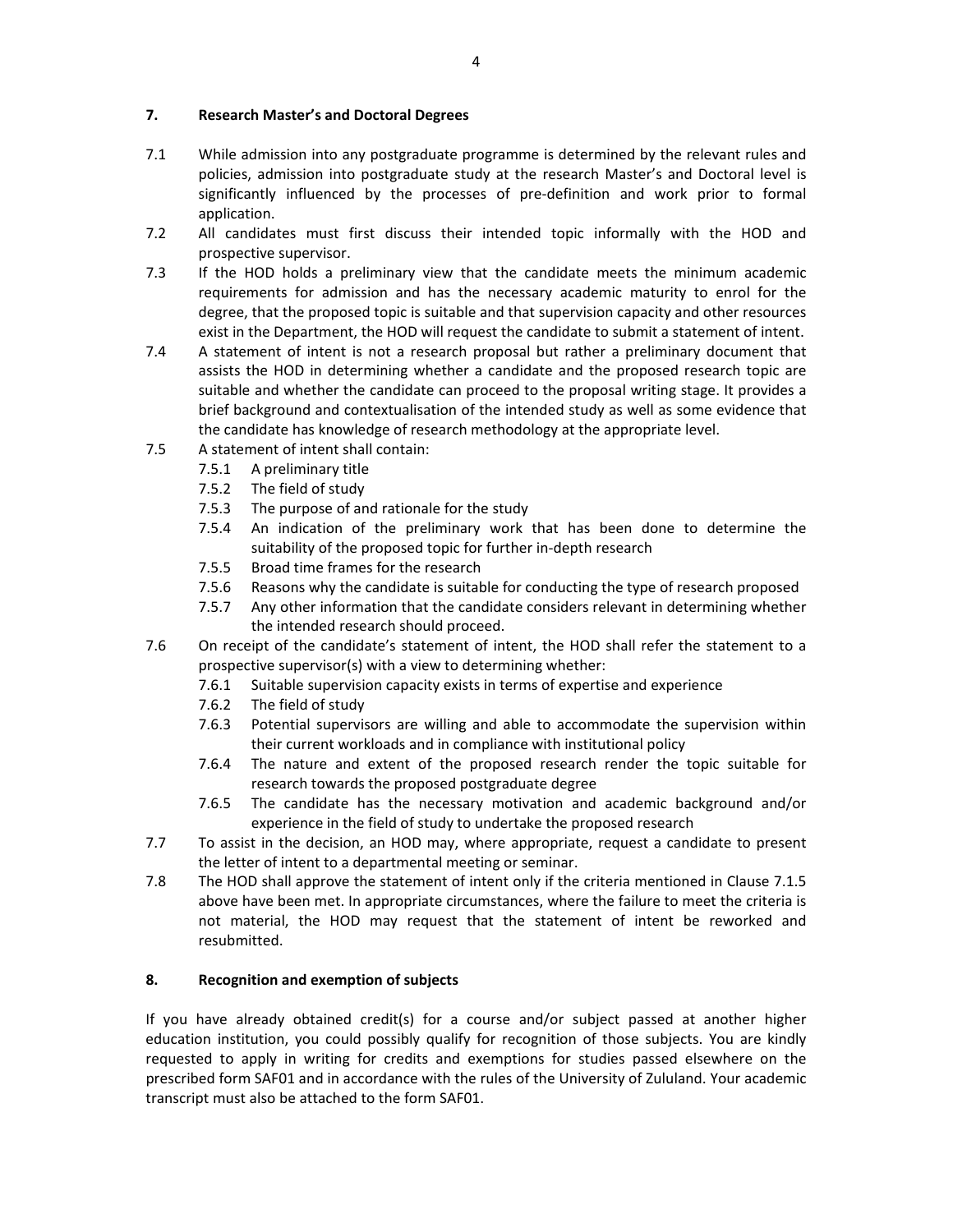## **9. Application for Conferment of Equivalent Status**

Such requests must be in writing using the University's prescribed SAF04 Form which is obtainable from the Admissions Office.

# **10. Financial Aid**

Financial Aid Bureau/NSFAS +27.35-902-6307

#### **11. Students Living with Special Needs/Disabilities**

Guidance and Counselling +27.35‐902‐<sup>6304</sup>

#### **12. Residence**

Student Housing +27.35‐902‐6342

# **SECTION A: Proposed Qualification (Diploma/Degree)**

| <b>COURSE</b><br>E.g. Masters, PhD          |
|---------------------------------------------|
|                                             |
|                                             |
| Area of specialisation:                     |
|                                             |
|                                             |
|                                             |
|                                             |
|                                             |
| Please indicate: $Full-time$<br>$Part-time$ |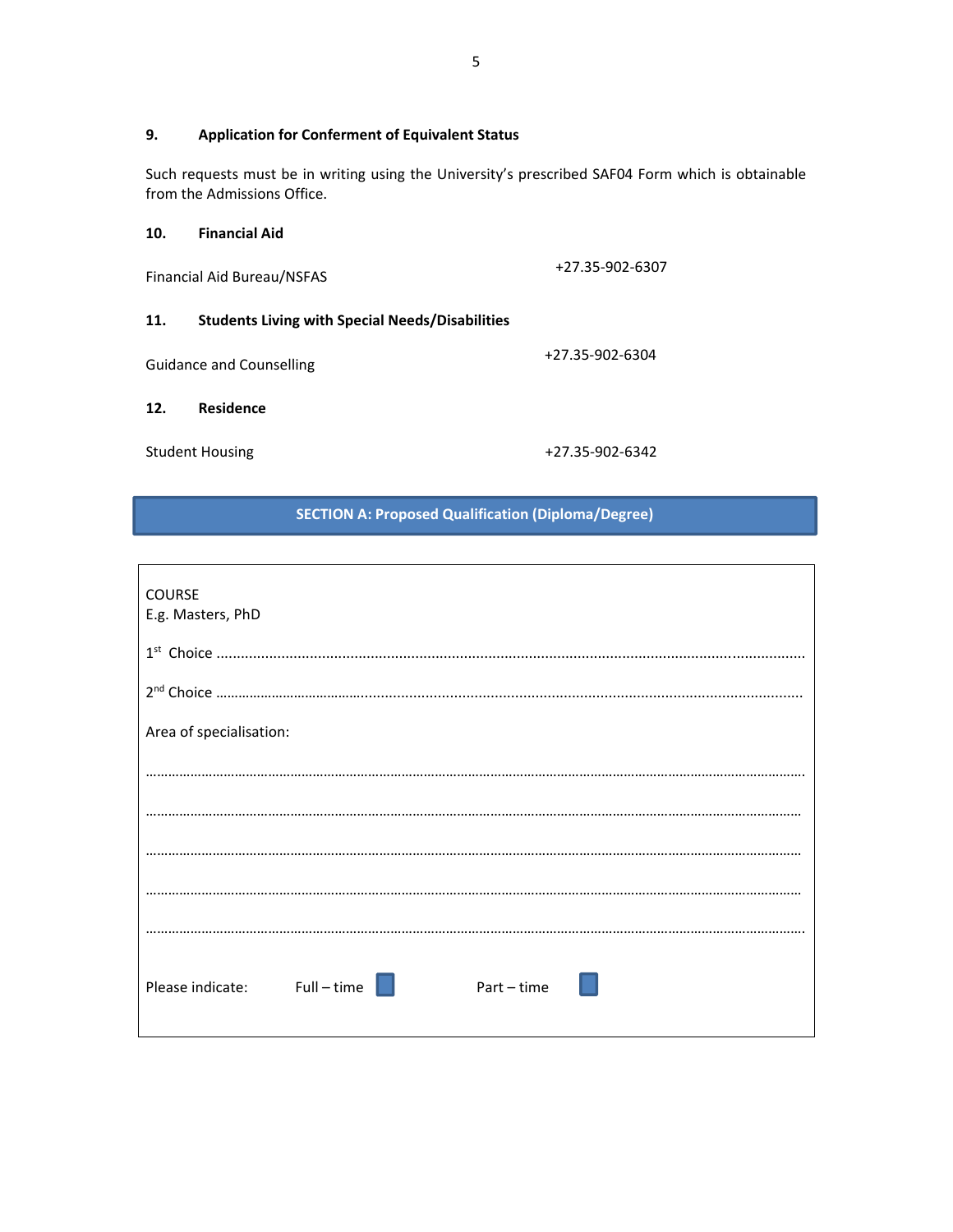## **SECTION B: Personal Details**

| First                                                                                                  | names<br>in                             |
|--------------------------------------------------------------------------------------------------------|-----------------------------------------|
|                                                                                                        |                                         |
| Maiden                                                                                                 | (if<br>name                             |
|                                                                                                        |                                         |
| Identity<br>Gender<br>Male<br>$\vert$ Female<br>Home                                                   |                                         |
| <b>CITIZENSHIP</b>                                                                                     |                                         |
| Nationality / residence status<br>South African citizen                                                | Foreign with temporary residence permit |
| Foreign with permanent residence permit<br>Foreign applicants must submit proof of permanent residency | Foreign not resident in South Africa    |
| If you are not a citizen of South Africa kindly indicate                                               |                                         |
|                                                                                                        |                                         |
|                                                                                                        |                                         |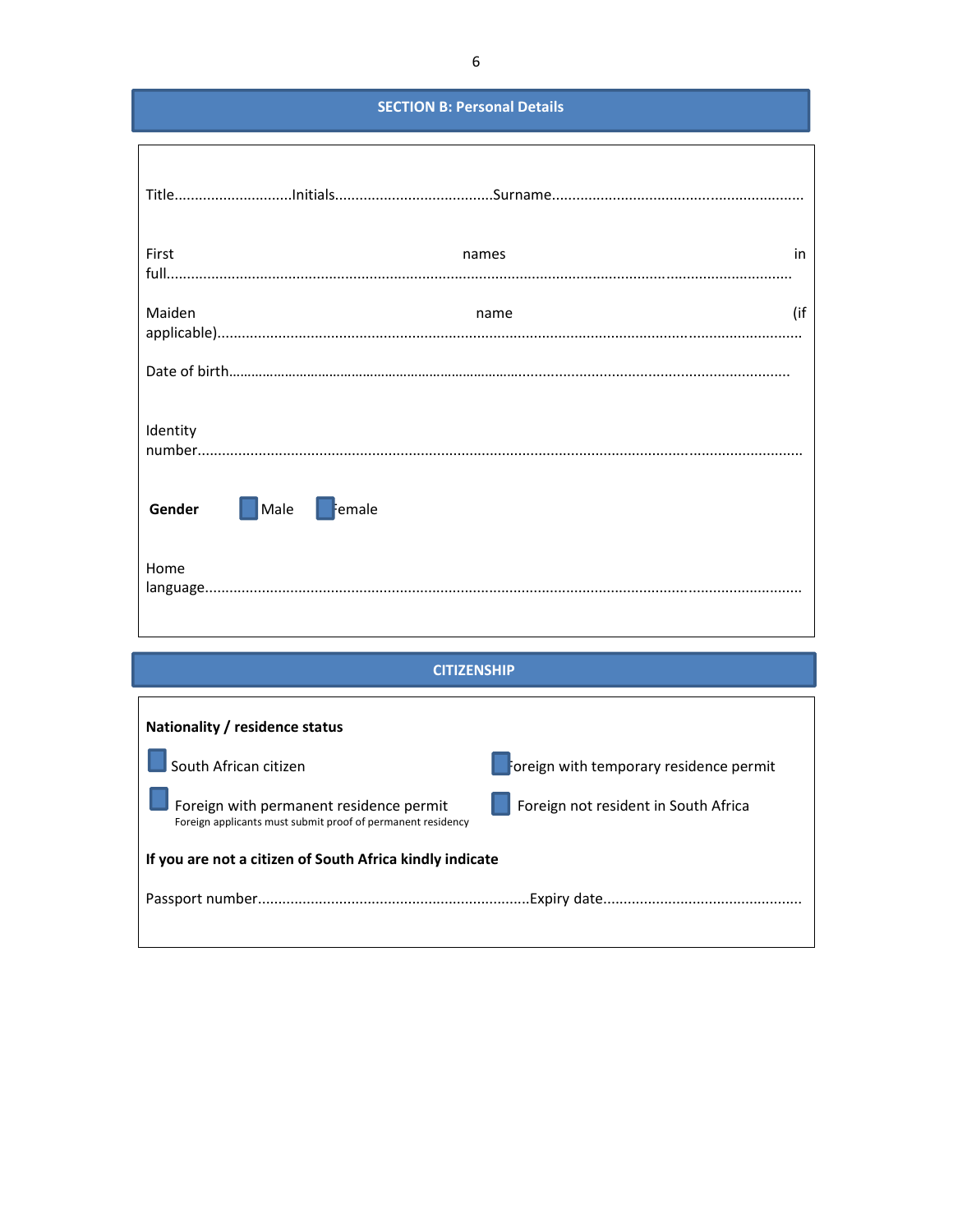|    |                                                                                                                                                                                                                                                                                      | <b>ACTIVITIES LAST YEAR</b> |                                                                                                                                                                                                                                                                                                                                                                                                                          |
|----|--------------------------------------------------------------------------------------------------------------------------------------------------------------------------------------------------------------------------------------------------------------------------------------|-----------------------------|--------------------------------------------------------------------------------------------------------------------------------------------------------------------------------------------------------------------------------------------------------------------------------------------------------------------------------------------------------------------------------------------------------------------------|
|    | University Student                                                                                                                                                                                                                                                                   | Unemployed                  |                                                                                                                                                                                                                                                                                                                                                                                                                          |
|    | Employed                                                                                                                                                                                                                                                                             | ther                        |                                                                                                                                                                                                                                                                                                                                                                                                                          |
| If |                                                                                                                                                                                                                                                                                      | other,                      | please                                                                                                                                                                                                                                                                                                                                                                                                                   |
|    |                                                                                                                                                                                                                                                                                      | <b>DISABILITY</b>           |                                                                                                                                                                                                                                                                                                                                                                                                                          |
|    | This information will not disadvantage your application<br>Do you have any disabilities / special needs Ves<br>If yes, please indicate:<br>Sight (conditions corrected with spectacles are not applicable)<br>Hearing (even with hearing aid<br>Physical (moving, standing)<br>Other | <b>No</b>                   | <b>Emotional (behavioural or</b><br>psychological)<br>Communication (talking, listening)<br>Intellectual (difficulties in learning)                                                                                                                                                                                                                                                                                      |
| Ιf |                                                                                                                                                                                                                                                                                      | other,                      | please                                                                                                                                                                                                                                                                                                                                                                                                                   |
|    |                                                                                                                                                                                                                                                                                      |                             | Please provide more details regarding your disability/special needs (e.g. partially sighted, wheelchair<br>user, degree of deafness). Every reasonable attempt will be made to provide you with the assistance<br>you may need as a result of your disability. You must provide the University with the necessary<br>information about your disability/special need status at the time of your application by completing |

and attaching the disability/special need assessment form. If you do not, the University cannot undertake to provide such assistance.

Please provide more information if you have ticked any of the above.

# **ADDRESSES AND CONTACT DETAILS**

| Your postal address<br>(Please do not indicate your school address<br>here) | Your home / residential address<br>(Please do not indicate your school address here) |
|-----------------------------------------------------------------------------|--------------------------------------------------------------------------------------|
|                                                                             |                                                                                      |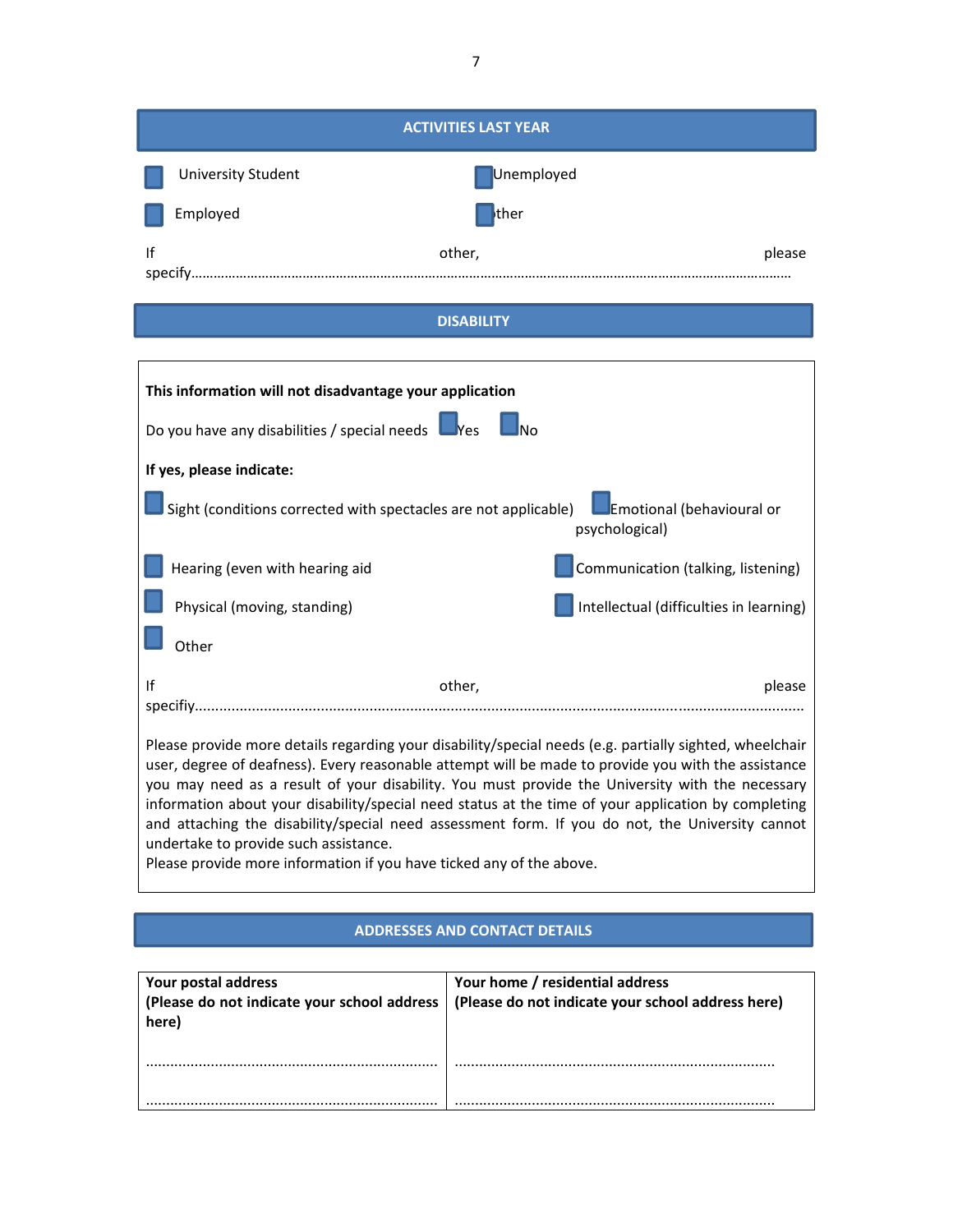| <b>Telephone numbers</b>                   | <b>Telephone numbers</b>                   |
|--------------------------------------------|--------------------------------------------|
|                                            |                                            |
| Home:                                      | Home:                                      |
| CodeNumber                                 |                                            |
| Work:                                      | Work:                                      |
| CodeNumber                                 |                                            |
|                                            |                                            |
|                                            |                                            |
|                                            |                                            |
| E-mail                                     | E-mail                                     |
|                                            |                                            |
|                                            |                                            |
|                                            |                                            |
|                                            |                                            |
| Name and address to which accounts must    | Your employment details                    |
|                                            | (If full-time employment or self-employed) |
| be posted                                  |                                            |
|                                            | Name<br>οf                                 |
|                                            |                                            |
|                                            | Your                                       |
|                                            |                                            |
|                                            | Employer's                                 |
|                                            |                                            |
|                                            |                                            |
|                                            |                                            |
|                                            |                                            |
|                                            |                                            |
|                                            |                                            |
|                                            |                                            |
|                                            | Postal code                                |
|                                            |                                            |
| <b>Telephone numbers</b>                   | Telephone number                           |
| Home:                                      |                                            |
| CodeNumber                                 |                                            |
| Work:                                      |                                            |
| CodeNumber                                 |                                            |
|                                            | E-mail                                     |
|                                            |                                            |
|                                            |                                            |
| E-mail                                     |                                            |
|                                            |                                            |
|                                            |                                            |
|                                            |                                            |
|                                            |                                            |
| Next of kin address (e.g. parents, spouse) |                                            |
|                                            | PLEASE NOTE:                               |
|                                            |                                            |
|                                            |                                            |
|                                            | IT IS YOUR RESPONSIBILITY TO INFORM THE    |
|                                            | UNIVERSITY IN WRITING SHOULD ANY OF THESE  |
|                                            | ADDRESSES CHANGE BY COMPLETING THE ADM03:  |
|                                            | CHANGE OF DETAILS FORM.                    |
|                                            |                                            |
|                                            |                                            |
|                                            |                                            |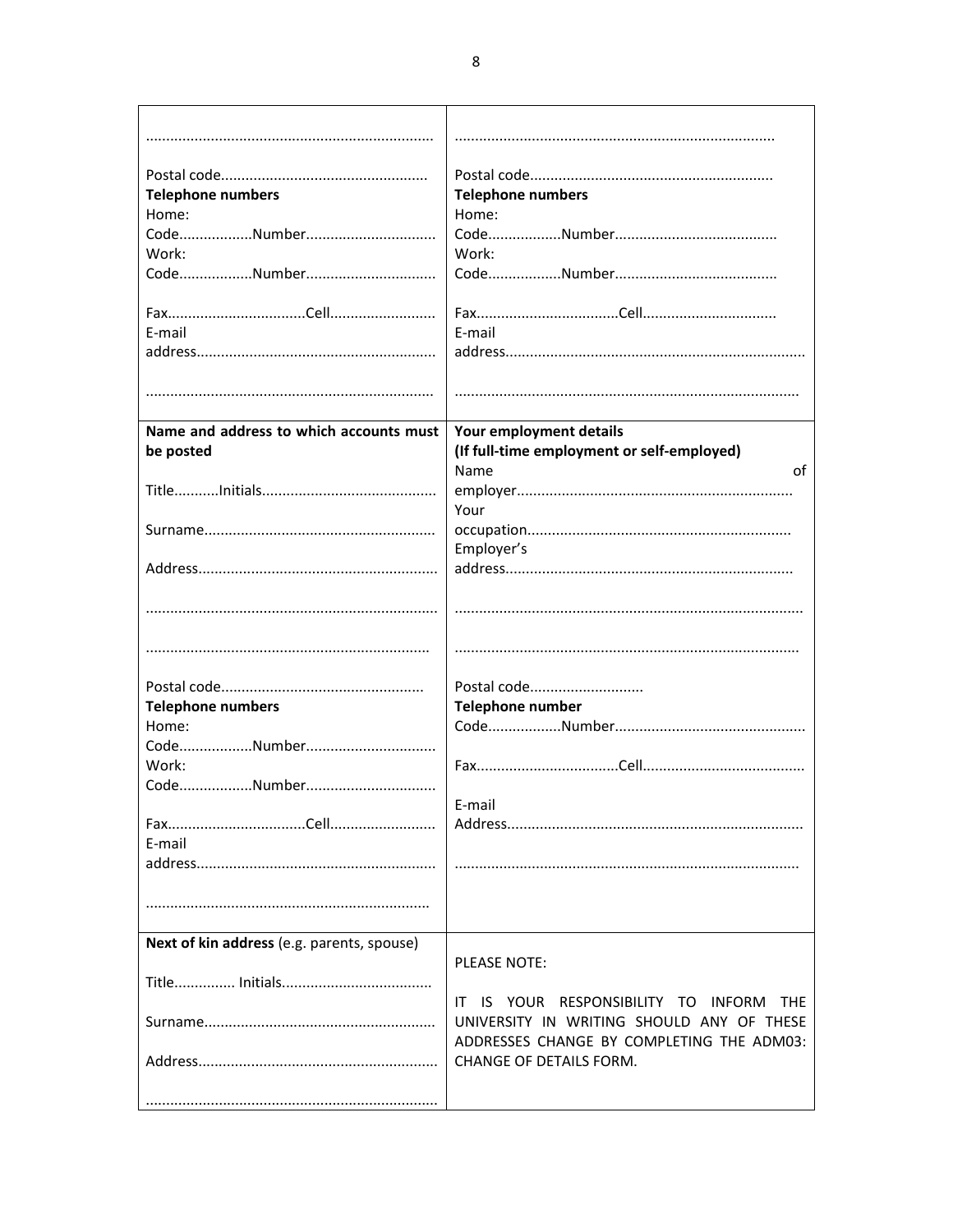| <b>Telephone numbers</b> |  |
|--------------------------|--|
|                          |  |
| Home:                    |  |
| CodeNumber               |  |
|                          |  |
| Work:                    |  |
| CodeNumber               |  |
|                          |  |
|                          |  |
|                          |  |
| E-mail                   |  |
|                          |  |
|                          |  |
|                          |  |
|                          |  |
|                          |  |

|  |  |  | <b>SECTION C: PREVIOUS AND CURRENT TERTIARY STUDIES</b> |  |  |
|--|--|--|---------------------------------------------------------|--|--|
|--|--|--|---------------------------------------------------------|--|--|

Have you been registered at this University before? Yes **Number** No

If yes, give student number…………………………………………

Do you wish to apply for exemption from or recognition of modules already completed?



If "yes", the prescribed form SAF01 must be completed (obtainable from the admissions office). A certified academic transcript with conduct together with the syllabi of the relevant modules must accompany the exemption form.

| Student | Institution | of<br>Name     | Completed? | which<br>Date on |
|---------|-------------|----------------|------------|------------------|
| number  |             | degree/diploma |            | completed        |
|         |             |                |            |                  |
|         |             |                |            |                  |
|         |             |                |            |                  |
|         |             |                |            |                  |
|         |             |                |            |                  |
|         |             |                |            |                  |
|         |             |                |            |                  |
|         |             |                |            |                  |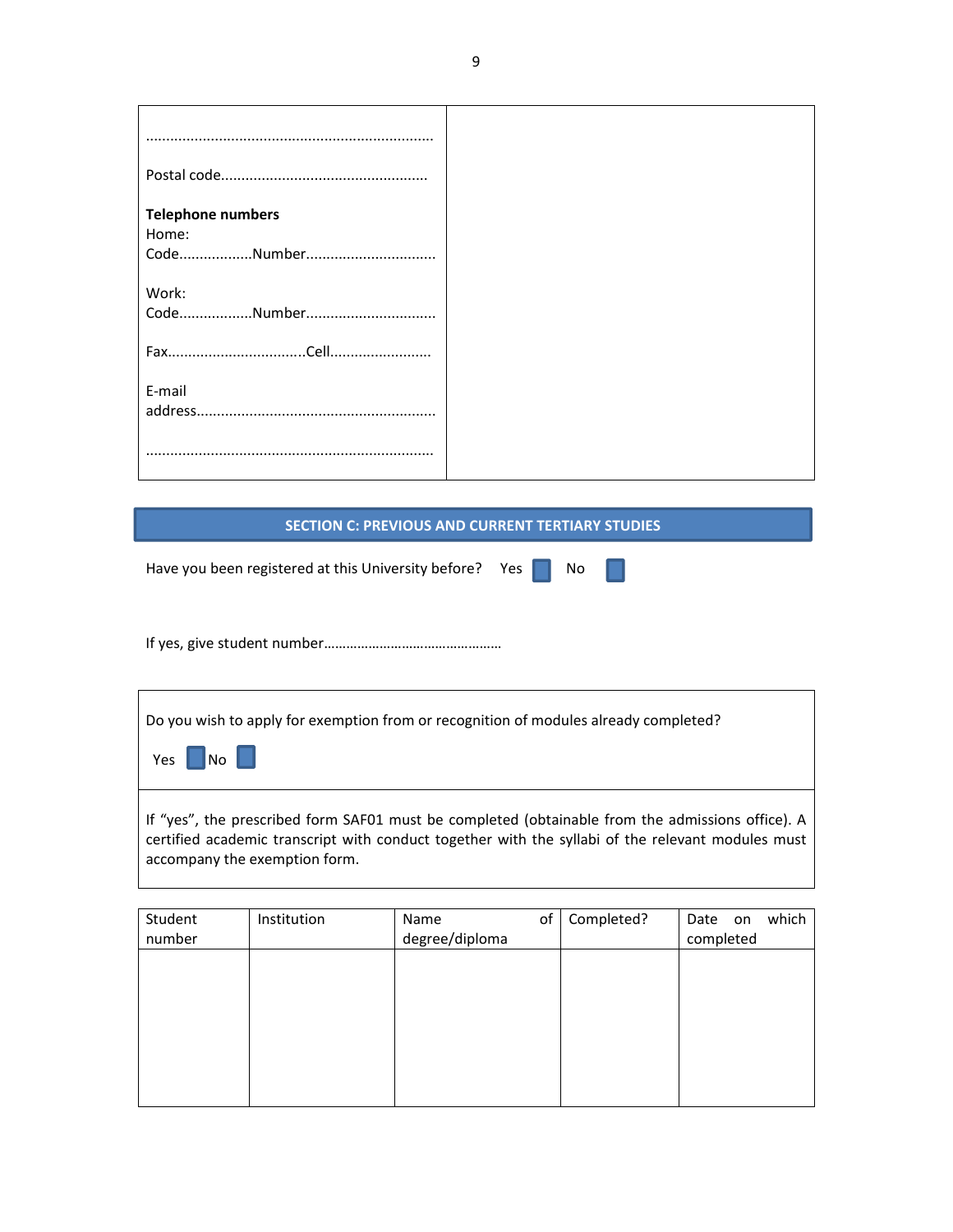#### **SECTION D: FINANCIAL ASSISTANCE/RESIDENCES**



### **SECTION E: CHECK LIST**



#### **SECTION F: DECLARATION**

I, (first name and surname)…………………………………………………………………………………………………………………

Herewith undertake, if registered, to adhere to the rules and regulations of the University of Zululand as published from time to time.

I hereby declare that the information provided on this form is, to the best of my knowledge, true.

I am aware that deviation from the rules and/or the submission of false information may render this application invalid and/or render me liable to disciplinary action.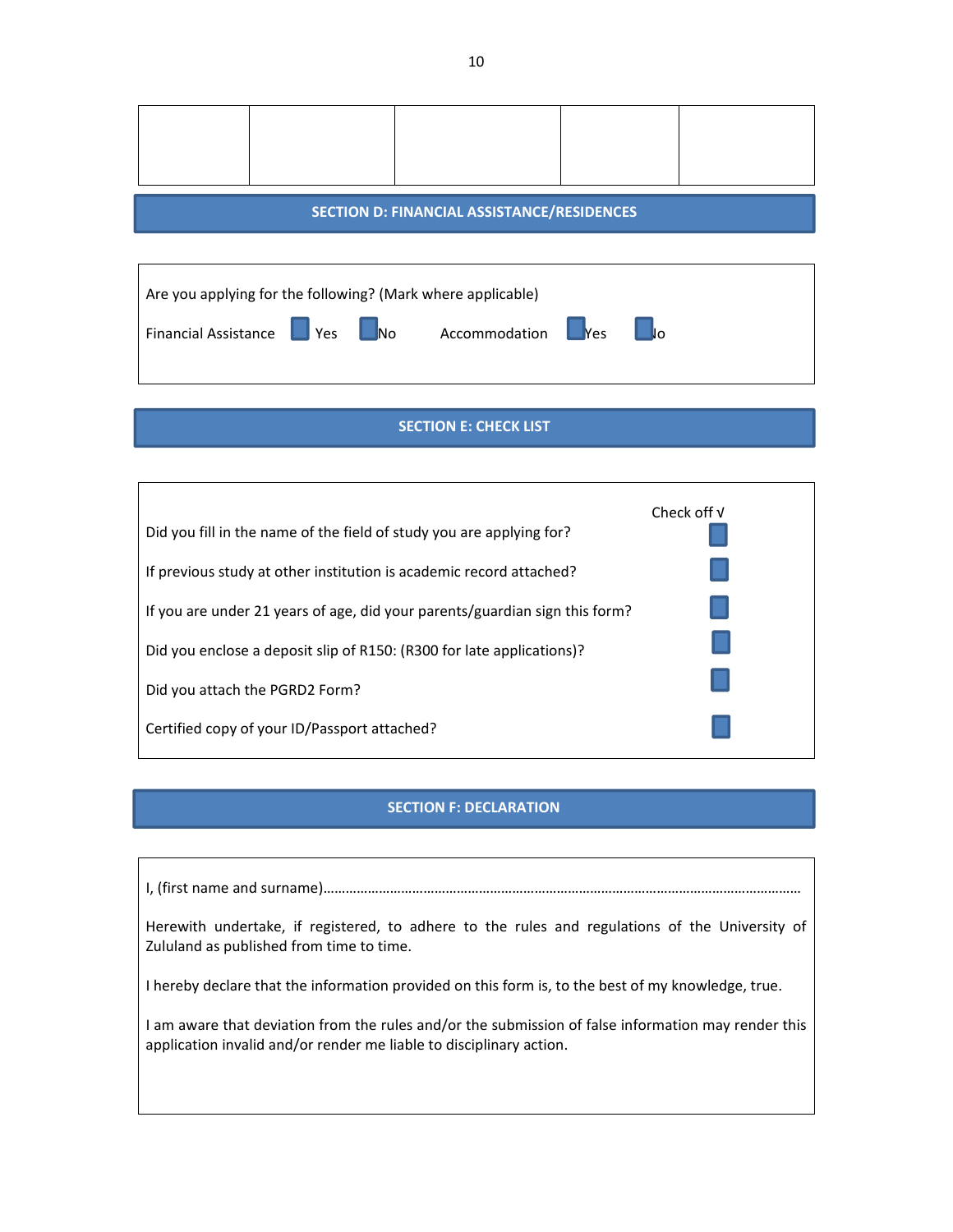| Signature of applicant                                  | Date |
|---------------------------------------------------------|------|
|                                                         |      |
| Signature of parent, if applicant is under 21 years old | Date |

# **SECTION G: SAFO4 APPLICATION FOR CONFERMENT OF EQUIVALENT STATUS**

## PERSONAL PARTICULARS

|                           | 2. |                                                                         |  |  |
|---------------------------|----|-------------------------------------------------------------------------|--|--|
|                           | 3. |                                                                         |  |  |
|                           | 4. |                                                                         |  |  |
| ACADEMIC QUALIFICATION(S) |    |                                                                         |  |  |
|                           | 1. |                                                                         |  |  |
|                           | 2. | Degree(s) obtained for which conferment of equivalent status is sought: |  |  |
|                           |    |                                                                         |  |  |
|                           |    |                                                                         |  |  |
|                           |    |                                                                         |  |  |
|                           |    |                                                                         |  |  |
|                           |    |                                                                         |  |  |
|                           |    |                                                                         |  |  |
|                           |    |                                                                         |  |  |
|                           |    |                                                                         |  |  |
|                           |    |                                                                         |  |  |
|                           |    |                                                                         |  |  |
|                           |    |                                                                         |  |  |